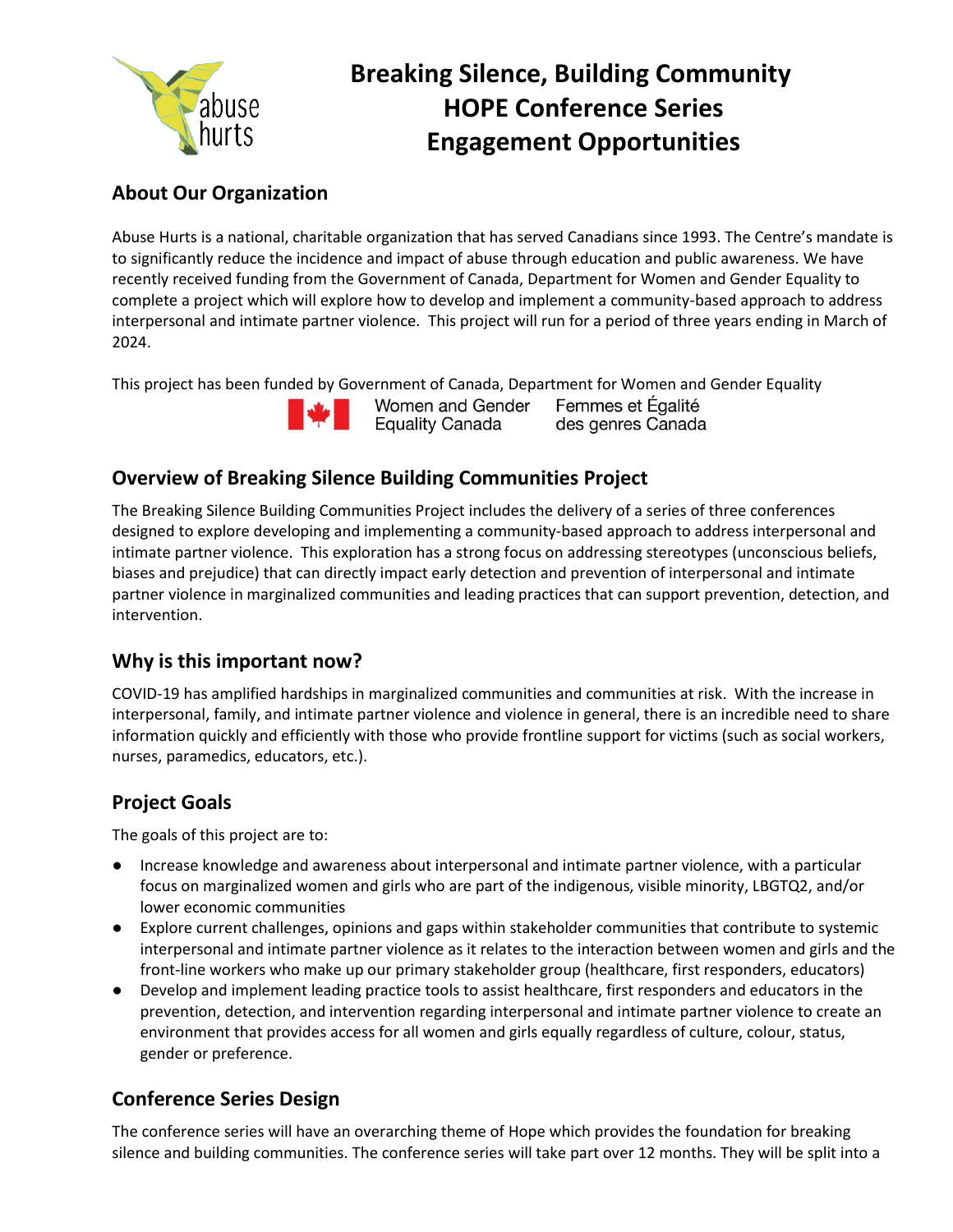

series of three full-day conferences that explore specific aspects of understanding and then addressing interpersonal and intimate partner violence among marginalized women and girls who are part of the indigenous, visible minority, LBGTQ2, and/or lower economic communities.

The theme for each conference will have a particular focus allowing for purposeful exploration of the challenges, opinions and gaps that exist in our systems. Additionally, they will explore opportunities for collaboration and action to improve prevention, detection, and intervention among front-line workers in healthcare, public safety and education.

#### **The themes are:**

**Learn – May 17, 2022 –** Will focus on understanding the current experience, sharing stories and identify gaps and opportunities. This includes research, lived experience, existing approaches and thoughtful exploration of how to mindfully make a change and increase awareness and empowerment of the individual within the community.

**Leverage – October 18, 2022 –** Will focus on how to collaborate, break down stereotypes and build bridges in the community. This includes understanding how other groups have worked together to build community or address different challenging situations, exploration of joint problem solving, case studies, building community resilience and how to maintain a foundation of hope/build a culture of hope.

**Lead – March 28, 2023 –** Will focus on how to move to action, breaking down inequality barriers, identifying leading practices for prevention, detection, and intervention, and exploring future possibilities.

### **Exhibitor Involvement and Opportunity**

Abuse Hurts is extending reach to vendors who are in alignment with our project. As an exhibitor you will have access to 1000 attendees and decision makers from across Canada who work in the Health Care, Education and First Responder fields. All funds raised through Exhibitors/Sponsors will be put towards this project and other Abuse Hurts programs such as Delivering Hope, Safe Shelter, Human Trafficking and First Nations initiatives to better support the communities we serve.

Let us know which level of engagement suits your interest and involvement.

# **Sponsorship Levels**

### **Leader: Investment level: \$1500**

This level of engagement will provide an opportunity for your business to demonstrate the link between your product offer and one of "The Hope Conference Series". Attendees will be able to connect with you in a session, promoting additional connections with attendees, external to your virtual booth.

#### **Deliverables:**

Event Access

- *Receive a Trade Show Booth at all three conferences* of the Hope Conference Series Events (Learn, Leverage, Lead)
- Five Complementary tickets/conference: Ensures your guests have access to tickets when the event becomes full

Brand Visibility

- Portal Header Sponsor Carousel (Located on all pages with Hyperlink to Sponsor's Website)
- Login Page Banner (Logo on Event Registration Page)

© Abuse Hurts 2021 - Breaking Silence, Building Communities Project Overview 2021 1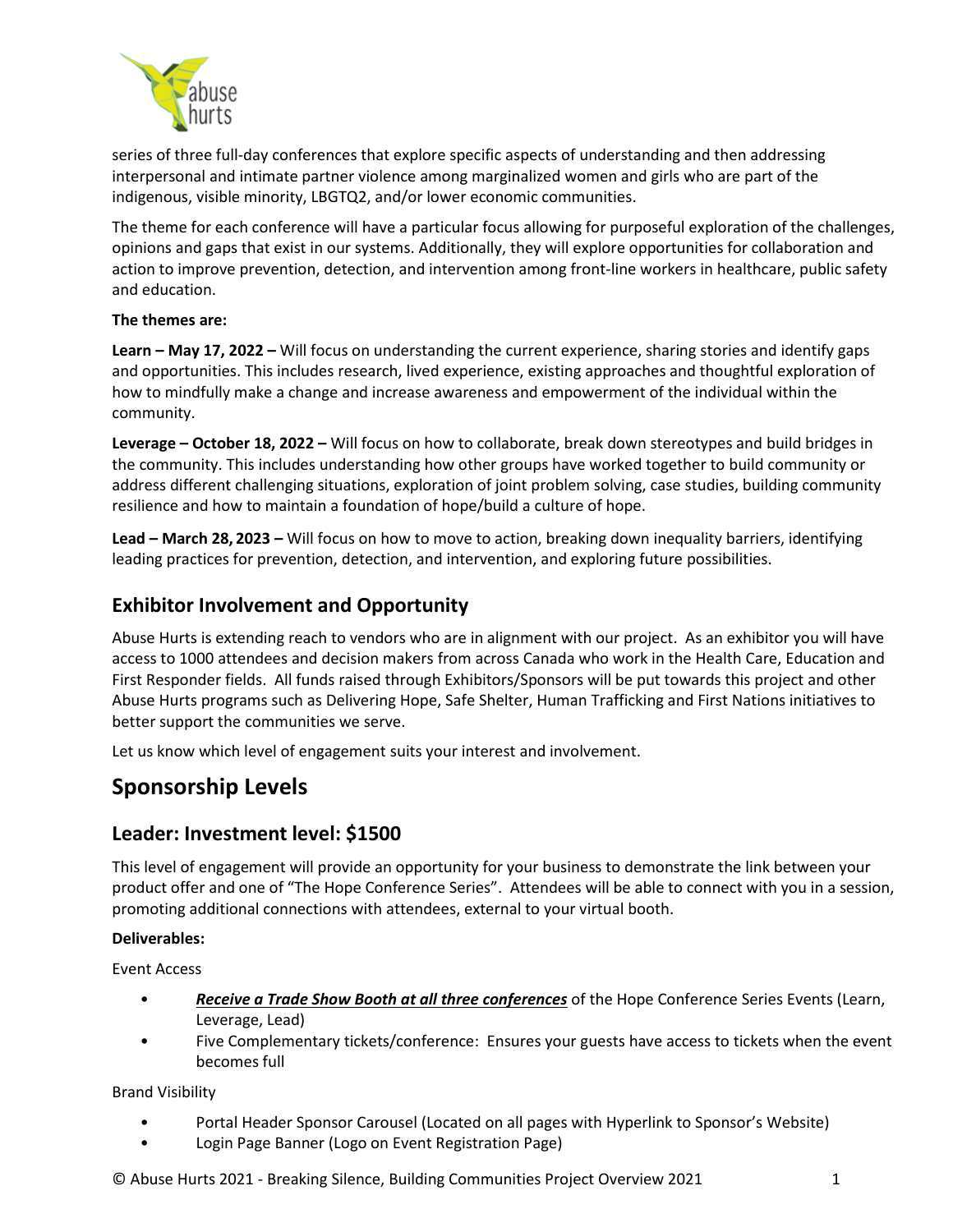

- Lobby Banner (Located on the top of Main Page)
- Lobby Splash Video (Visible in the center of the Main Page)
- Lobby Social Media Feed Linking one of your Social Media accounts
- 4 Announcements (Found in feature bubble on the Main Page, the notifications icon, and in the notification on the attendee's device)
- Branded Push Notifications

#### Exhibitor Hall

- Exhibitor Hall Trade Show Booth
- Exhibitor Lead Retrieval Included
- Exhibitor Live Streams for up to 25 participants (no limit on live streams)

Pre/Post Event Promotion

- Promotion through our Social Media Networks
- 3 Social Media Posts during the 2 Weeks Leading up to the Event
- Post Promotional Information provided on Hope Conference Series
- *Promotion on Virtual Conference Landing Page will remain Active from March 2022- March 2023*

### **Supporter - Investment level: \$1000**

This level of engagement provides the opportunity to put your brand in front of attendees and promote your products and services through virtual chat, and live streaming and document downloads to encourage interaction and engagement and deliver a valuable attendee experience.

#### **Deliverables:**

Event Access

- *Receive a Trade Show Booth at Two Conferences* from the Hope Conference Series Events (Learn, Leverage, Lead).
- Three Complementary tickets/conference: Ensures your guests have access to tickets when the event becomes full

#### Brand Visibility

- Portal Header Sponsor Carousel (Located on all pages with Hyperlink to Sponsors Website)
- Lobby Banner (Located on the top of Main Page)
- Branded Push Notifications
- 2 Announcements (Found in feature bubble on the Main Page, the notifications icon, and in the notification on the attendee's device)

#### Exhibitor Hall

- Exhibitor Hall Trade Show Booth
- Exhibitor Lead Retrieval Included
- Exhibitor Live Streams for up to 25 participants (no limit on the number of live streams that can be run)

#### Pre/Post Promotional Support

- Promotion through our Social Media Networks
- 2 Social Media Posts during the 2 Weeks Leading up to the Event
- Post Promotional Information provided on Hope Conference Series
- *Promotion on Virtual Conference Landing Page will remain Active from March 2022- March 2023*